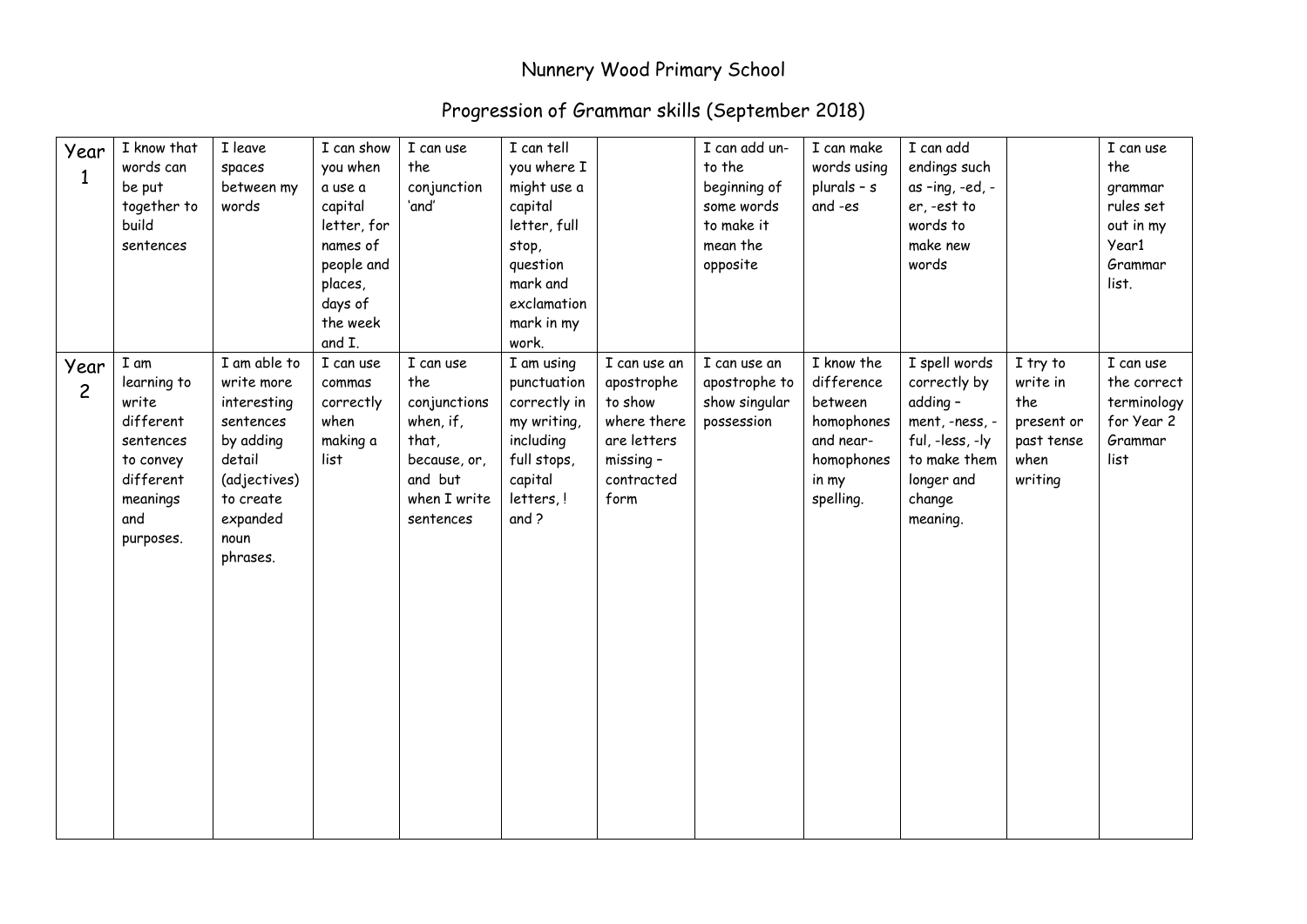| Year<br>3              | I am<br>learning to<br>write<br>sentences<br>with more<br>than one<br>clause.<br>(subordinate<br>clause) | I am<br>learning how<br>to use a and<br>an in front<br>of a noun.                                                           | I am<br>learning to<br>use<br>conjunctions,<br>adverbs and<br>prepositions<br>to express<br>time and<br>cause. |                                                                                  | I am<br>beginning to<br>learn how to<br>use inverted<br>commas to<br>punctuate<br>direct<br>speech.                                                                                   |                                                                                                                                                                                     | I am<br>beginning to<br>understand<br>word<br>families<br>based on<br>common<br>words,<br>showing how<br>words are<br>related in<br>form and<br>meaning<br>(for<br>example,<br>solve,<br>solution,<br>solver) | I correctly<br>spell nouns<br>using a range<br>of prefixes<br>(for example<br>super-, anti-,<br>auto) | I am<br>learning<br>how to use<br>the<br>present<br>perfect<br>form of<br>verbs in<br>contrast to<br>the past<br>tense. | I can use<br>the correct<br>terminology<br>for Year 3<br>Grammar<br>list. |
|------------------------|----------------------------------------------------------------------------------------------------------|-----------------------------------------------------------------------------------------------------------------------------|----------------------------------------------------------------------------------------------------------------|----------------------------------------------------------------------------------|---------------------------------------------------------------------------------------------------------------------------------------------------------------------------------------|-------------------------------------------------------------------------------------------------------------------------------------------------------------------------------------|---------------------------------------------------------------------------------------------------------------------------------------------------------------------------------------------------------------|-------------------------------------------------------------------------------------------------------|-------------------------------------------------------------------------------------------------------------------------|---------------------------------------------------------------------------|
| Year<br>$\overline{4}$ | I can<br>punctuate<br>and use<br>fronted<br>adverbials<br>to start a<br>sentence.                        | I can write<br>expanded<br>noun<br>phrases by<br>changing<br>adjectives,<br>nouns and<br>using<br>prepositional<br>phrases. | I can use a<br>range of<br>nouns and<br>pronouns for<br>clarity,<br>cohesion and<br>to avoid<br>repetition.    |                                                                                  | I can<br>punctuate<br>direct<br>speech<br>accurately,<br>inc,<br>punctuation<br>within the<br>inverted<br>commas and<br>the comma<br>between<br>who said it<br>and what<br>they said. | I can Place<br>the<br>possessive<br>apostrophe<br>accurately in<br>words with<br>regular<br>plurals [for<br>example,<br>qirls', boys']<br>and in words<br>with irregular<br>plurals | I can spell a<br>wide range<br>of common<br>homophones                                                                                                                                                        |                                                                                                       | I use<br>correct<br>verb<br>inflections<br>rather<br>than local<br>spoken<br>forms.(we<br>was/we<br>were)               | I can use<br>the correct<br>terminology<br>for Year 4<br>Grammar<br>list. |
| Year<br>5              | I can use<br>modal verbs<br>and adverbs<br>to explain<br>possibility.                                    | I can write<br>sentences<br>with relative<br>clauses.                                                                       | I can use<br>commas for<br>clarity.                                                                            | Use<br>brackets,<br>dashes and<br>commas<br>when adding<br>extra<br>information. | I can spell<br>using the<br>verb<br>prefixes dis,<br>de, mis, over,<br>and re)                                                                                                        | I can change<br>nouns or<br>adjectives<br>into verbs<br>using<br>suffixes (-<br>ate,ise,-ify)                                                                                       | I can spell a<br>range of<br>common<br>homophones<br>that are<br>often<br>confused.                                                                                                                           | I can use<br>etymology to<br>help spell<br>words and<br>understand<br>their<br>meaning.               | I am<br>beginning<br>to spell<br>words with<br>silent<br>letters                                                        | I can use<br>the correct<br>terminology<br>for Year 5<br>Grammar<br>list. |